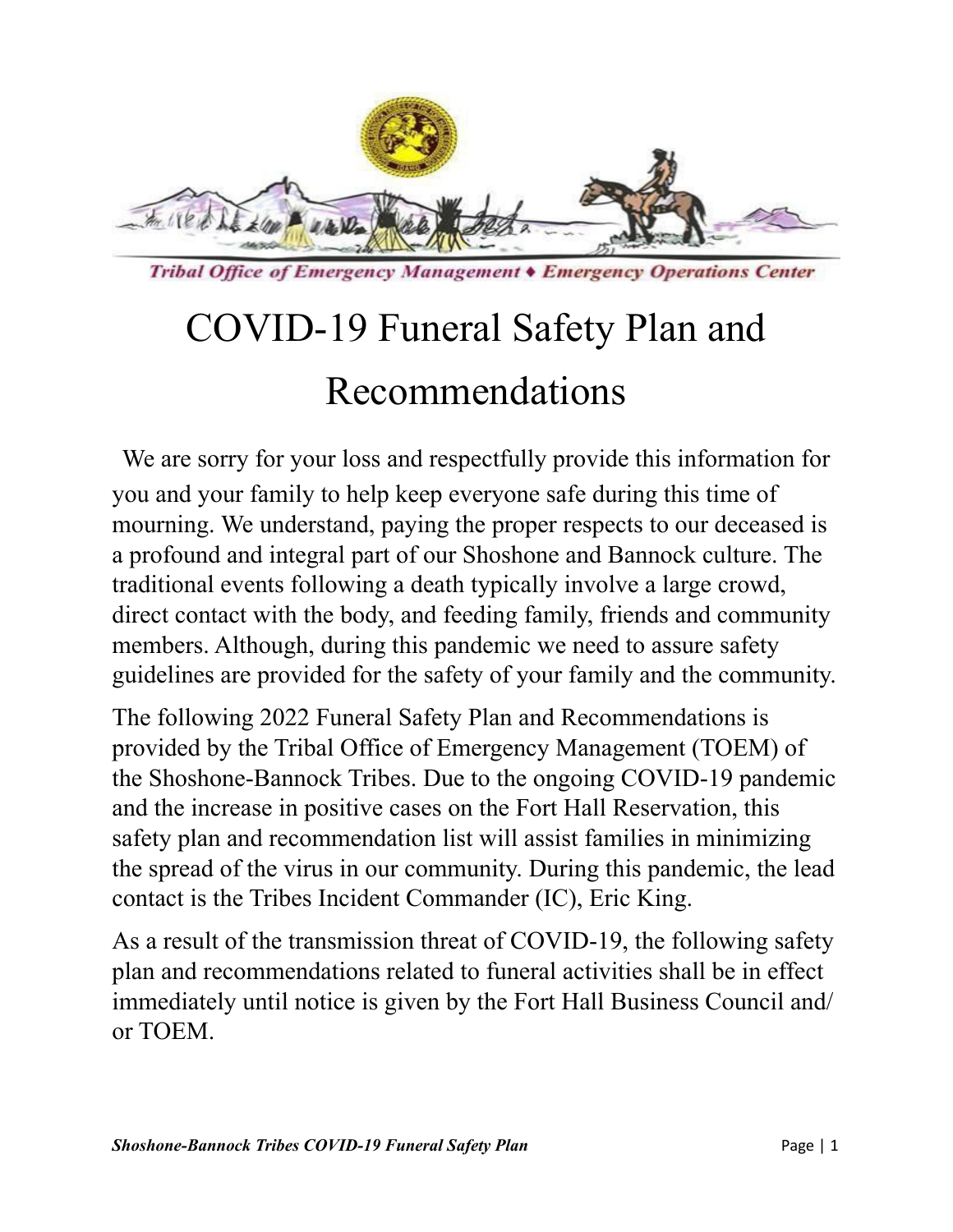#### **The following steps is the notification process for a funeral:**

- 1. According to the Tribes current funeral process, upon a Tribal member passing, a family member is advised to contact the Tribes Enrollment Department at 208-478-3839 to report & access the Tribes Burial Grant. Eligibility of receiving a burial grant will be provided at time of request. Once contact is made with Enrollment, a representative from the Enrollment Department shall contact the IC, Eric King, for the COVID pandemic within 24-hours of their notification. This representative shall give the IC the name of a family contact person and their contact number (complete attached sheet). For weekend services, Enrollment can be reached on cell at 208-251-4842.
- 2. The IC shall contact the person representing the family of the deceased within 24 hours of their notification. This designated family representative must work with IC on implementation of the COVID-19 safety measures.
- 3. The IC will make contact with the Tribes Supply Officer to request Personal Protective Equipment (PPE) for the funeral. Once the order is compiled the supply officer shall contact IC and have a representative pick up the order and deliver the same day to the funeral. IC will contact the designated family representative listed on this sheet.
- 4. PPE supplies include face masks and gloves for those attending the funeral. Note: Wash stations are currently not available until mid-August 2020. Until then, there is no wash stations available.
- 5. Tribal Health staff shall be available to meet with the family to advise and answer any COVID-19 questions or concerns. Contact Tribal Health at 208-478-3965.
- 6. It is recommended that no funeral services shall take place at any district lodges due to the limited size of the district buildings or lodges. Social distancing is key to prevent the spread of COVID-19.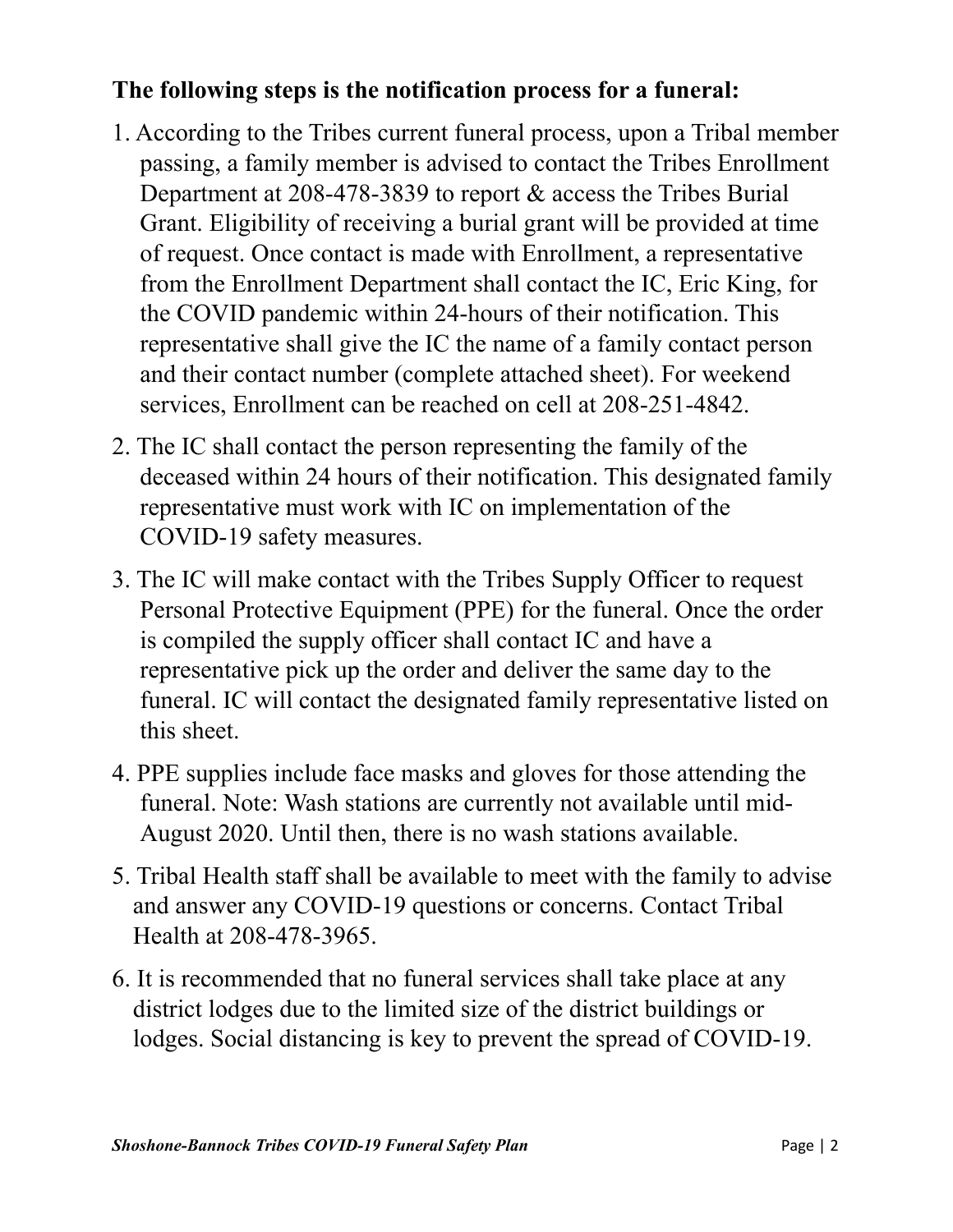- 7. It is recommended that the funeral home dress the decedent body; clothes and items may be provided to the home. The funeral home is equipped with proper safety equipment and understands the appropriate protocol for such safety reasons. The funeral home will be asked if one or two family members or a designated individual (wear a mask) may be present during the dressing to adhere to the cultural/ custom ways if personal protective equipment (PPE) is available and universal precautions can be followed. To learn more about funeral process during the COVID-19, click on the National Funeral Directors Association webpage to review such procedures and protocols.
- 8. It is recommended that following the dressing of the body, that there shall be safety regulations put forth on a limited and/or small viewing to help minimize the potential spread of COVID-19. Limiting common activities during a viewing such as hugging, shaking hands, etc. could spread COVID-19.
- 9. It is recommended that only graveside services can be performed at this time and 6 feet distancing rule must be adhered to during this service.
- 10. It is recommended that funerals be limited to only immediate family only. Notice will be provided if the graveside service is open or closed to the public. No handshaking or hugging should be allowed during the service due to the spread of COVID-19.
- 11. It is recommended that the family not provide a feast or buffet lines after the service. Sack lunches to-go may be provided as long as the 6 feet rule can be maintained during distribution and consumption. Those persons preparing any sack lunches should also be mindful of safety protocols during the preparation of any foods by wearing gloves and a facemask.
- 12. It is recommended that traditional giveaways be conducted following safety measures, including social/physical distancing, face masks and gloves must be worn by the individuals who distribute the items.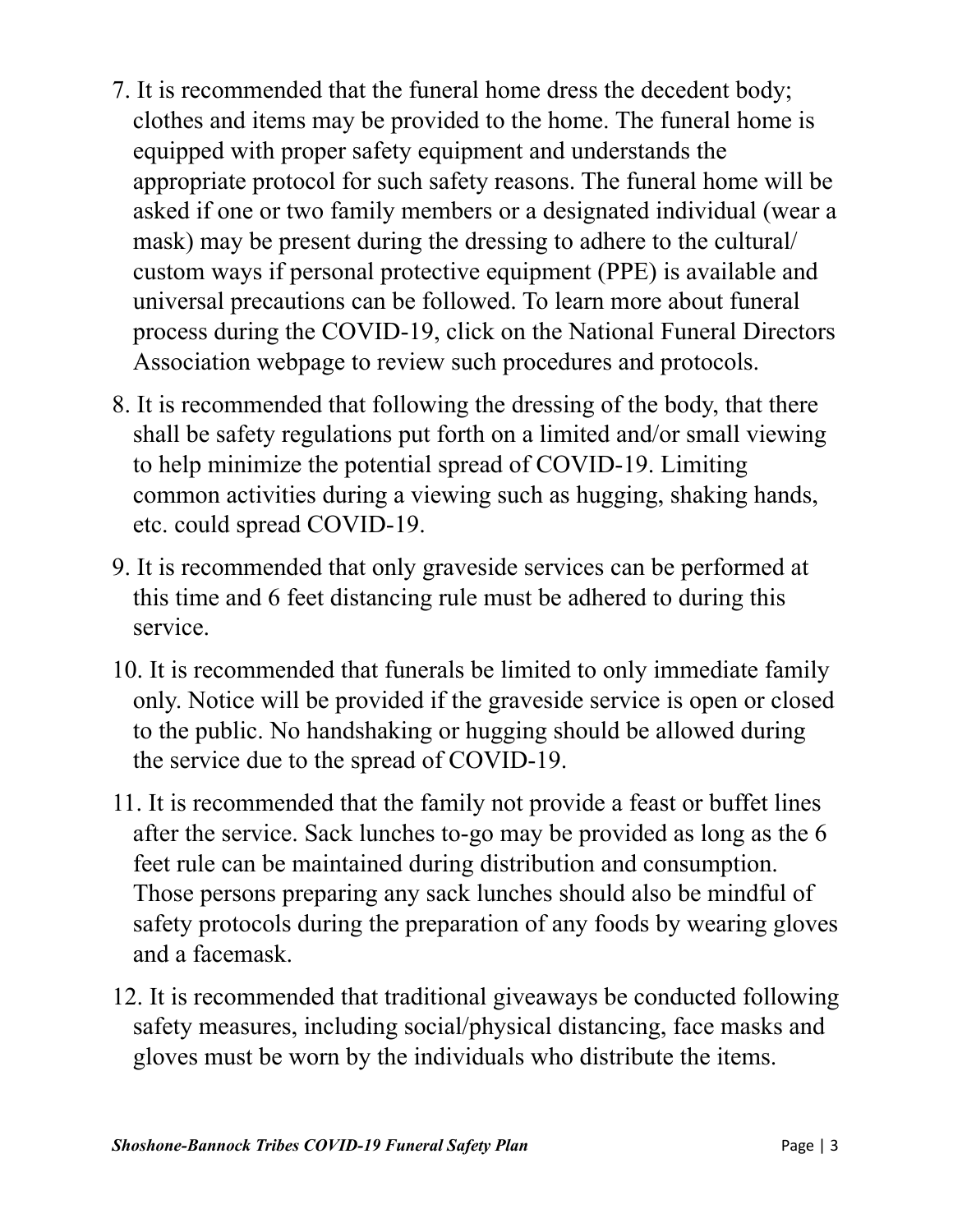13. It is recommended that those people who enter into the tipi or tent, shall be limited to 3-4 people at a time, to ensure social distancing and to protect the family members who are inside the tent/tipi.

## **The PPE and supplies that can be given to funeral gatherings shall include:**

• 3-ply face masks (list quantity below)

• Face shields in the event a patron is unable to wear a face mask. (optional)

• Gloves (list quantity & size below)

## **The recommendation to those overseeing a funeral is to:**

- Immediate family only.
- No buffet style serving. Bagged foods only.
- Maintain 6-foot social distancing

• Must mandate everyone to wear a face mask during the services at all times.

- Have hand sanitizer available on hand and accessible to all
- Do not shake hands or hug

• If anyone is feeling sick please advise them to stay home or stay in the vehicle.

Contact Sheet / PPE Form

This contact sheet is to identify PPE items for your family funeral. The individual listed below will be the designated point of contact by the Tribes Incident Commander to assure PPE is identified and delivered to the funeral. Information contained on this form shall be held in confidence by TOEM.

1. Name of designated family member for the funeral, include relationship: